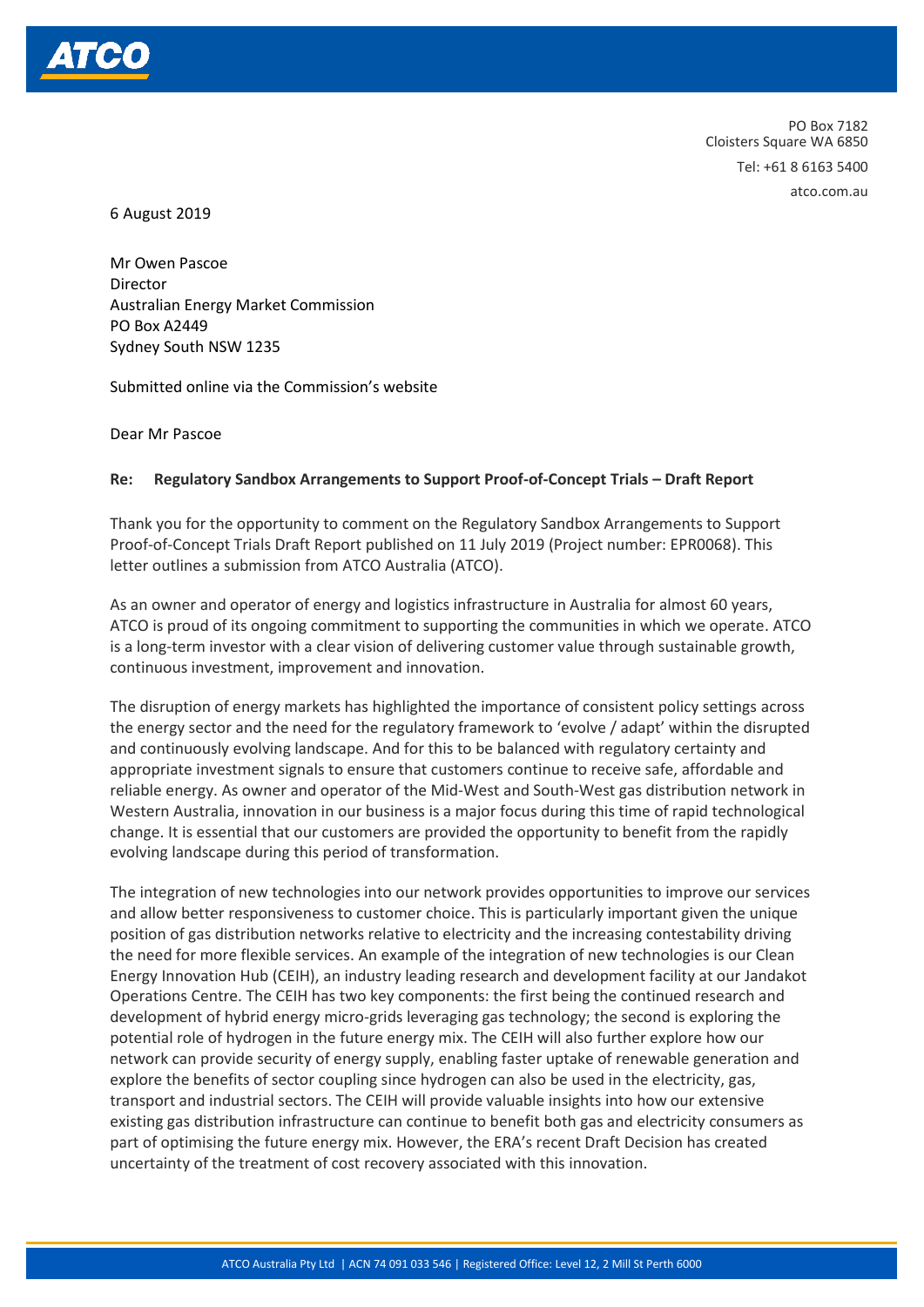## **Overarching comments**

ATCO supports the introduction of a regulatory sandbox framework within which participants can trial innovative business models, products and services in the market under relaxed regulatory requirements. ATCO is pleased that the development of the regulatory sandbox framework is being treated as a matter of priority by the AEMC and the COAG Energy Council.

ATCO welcomes the AEMC's position in the Draft Report that the regulatory sandbox framework be available in the gas regulatory framework. The gas regulatory framework does not currently include any specific mechanisms to support innovation, unlike the electricity regulatory framework that incorporates mechanisms such as the Demand Management Innovation Allowance mechanism to encourage innovation. ATCO considers that adopting the regulatory sandbox framework across both electricity and gas provides for a level playing field, avoiding biases towards any particular technology, and will remove barriers for innovation and proof-of-concept trials across the energy sector.

ATCO seeks clarity in the Final Report on how the regulatory sandbox framework will be applied in Western Australia where the Economic Regulation Authority (ERA) is the regulator. The Draft Report details how the AEMC has been engaging extensively with the AER to establish the inquiry service, which included considering the means of accessing the service, the fees for the service and the resourcing of the AER to provide the service. But it is silent on whether any engagement has occurred with the ERA. ATCO considers it important that the regulatory sandbox framework is available in all Australian jurisdiction that adopt the national framework in order to:

- avoid any bias in where investment in innovation is undertaken in Australia; and
- ensure that all service providers are afforded the same incentives to pursue innovations that are in the long-term interests of consumers.

The Final Report should consider what respective roles that the AER and the ERA will undertake as part of the regulatory sandbox framework given the gas legislative framework in Western Australia.

The Draft Report is silent on whether a fee will be charged for the regulatory waiver process. The Final Report should clarify the recovery of the regulator's costs in running this process and consider if there are instances where any fee might be waived (such as if the results of the trial are to be shared publically).

ATCO seeks additional clarity in the Final Report on how the regulatory sandbox framework will improve regulatory certainty of cost recovery for regulated network businesses, which will improve access to finance for projects. Innovation, by its very nature, requires a network business to incur upfront costs in the short to medium-term on initiatives with uncertain long-term payoffs. Consequently, network businesses could be deterred from innovations that have potential (but uncertain) long-term benefits in the form of lower costs, or new and improved services required by consumers if the regulatory sandbox framework is unclear on how these costs will be recovered. The Draft Report does recognise that the effect of granting a wavier may allow for cost recovery:

*"This means that when making a revenue determination, the effect of granting a regulatory waiver could mean that network businesses can be allowed to recover, as regulated revenue, trial expenditure that would otherwise not be recoverable in this way."<sup>1</sup>*

However, the matter of cost recovery for regulated network businesses must be more explicitly addressed in the Final Report to increase regulatory certainty for networks. It can be challenging for network businesses to demonstrate that expenditure on innovation, that could deliver benefits over

<sup>1</sup> AEMC, Draft Report – Regulatory sandbox arrangements to support Proof-of-Concept trials, 11 July 2019, page 27.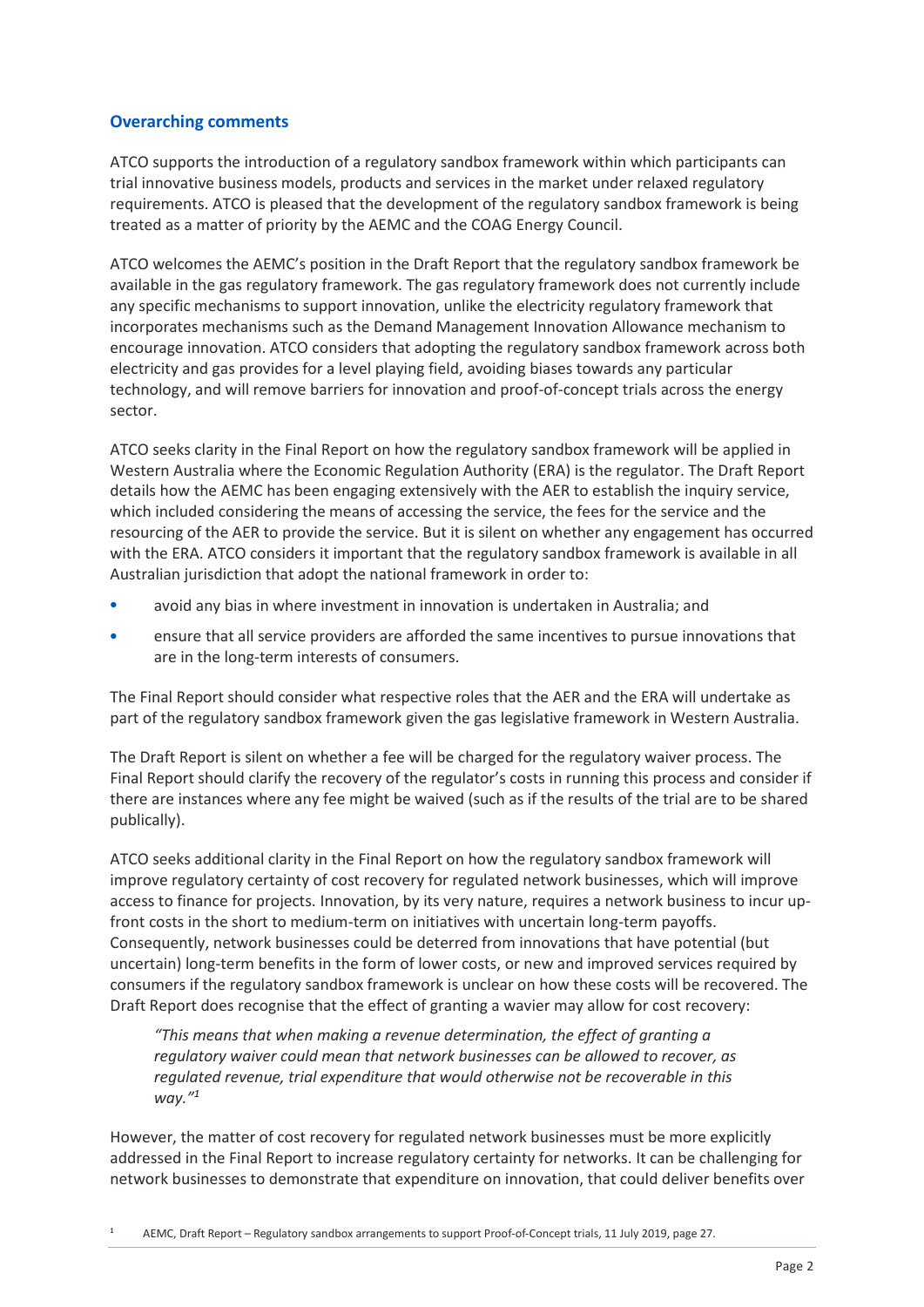multiple access arrangement periods, meets the relevant expenditure tests under the National Gas Rules. This is typically because the expenditure does not relate to the immediate provision of regulated services, although it may be expected to provide efficiencies in the long term related to regulated services. Therefore in addition to the two factors highlighted in the Draft Report (1) consistent with energy objectives; 2) innovative and likely to lead to better services and prices for consumers), the regulatory waiver test must include a third objective that a network business is allowed to recover the trial expenditure as regulated revenue. The method of cost recovery could also be part of the minimum entry requirements specified in the energy rules for an application.

ATCO supports the trial rule change process being only available as a last resort following the exhaustion of options through the inquiry service and regulatory waiver process.

## **About ATCO**

ATCO has been proudly operating in Australia and providing employment opportunities for more than half a century. ATCO is a customer-focussed global company that develops, builds, owns and operates a range of energy infrastructure assets, supporting residential, business and commercial consumers. ATCO is committed to investing in its people, innovation and technology to drive leading-edge application-based research.

In Australia, ATCO:

- owns and maintains two non-regulated gas distribution networks in Albany (LPG) and Kalgoorlie (natural gas), together with the largest (Mid-West and South-West) gas distribution network in Western Australia, servicing over 760,000 connections through more than 14,000 km of natural gas pipelines and associated infrastructure;
- owns an exempt retailer (Source Energy Co) in the Wholesale Electricity Market that provides electricity to around 500 embedded network customers in strata developments through a combination of solar photovoltaic systems, grid purchases and battery storage;
- owns and operates two power generation facilities (a joint-owned facility in Adelaide and a wholly-owned facility in Karratha) with a combined capacity of 266 MW;
- is drawing on its established expertise in natural gas to explore the future role of hydrogen through the research and development of ATCO's Clean Energy Innovation Hub (an embedded hybrid microgrid system that incorporates renewable solar generation, battery storage, natural gas backup generation); and
- manufactures and delivers modular building solutions to a diverse group of customers.

ATCO's Australian businesses are part of the worldwide ATCO Group with approximately 6,000 employees and assets of \$24 billion. ATCO is a diversified holding corporation with investments in Structures & Logistics (workforce housing, innovative modular facilities, construction, site support services, and logistics and operations management), Energy infrastructure (electricity generation, transmission and distribution; natural gas transmission, distribution and infrastructure development; energy storage and industrial water solutions; and electricity and natural gas retail sales), Transportation (ports and transportation logistics) and Commercial Real Estate.